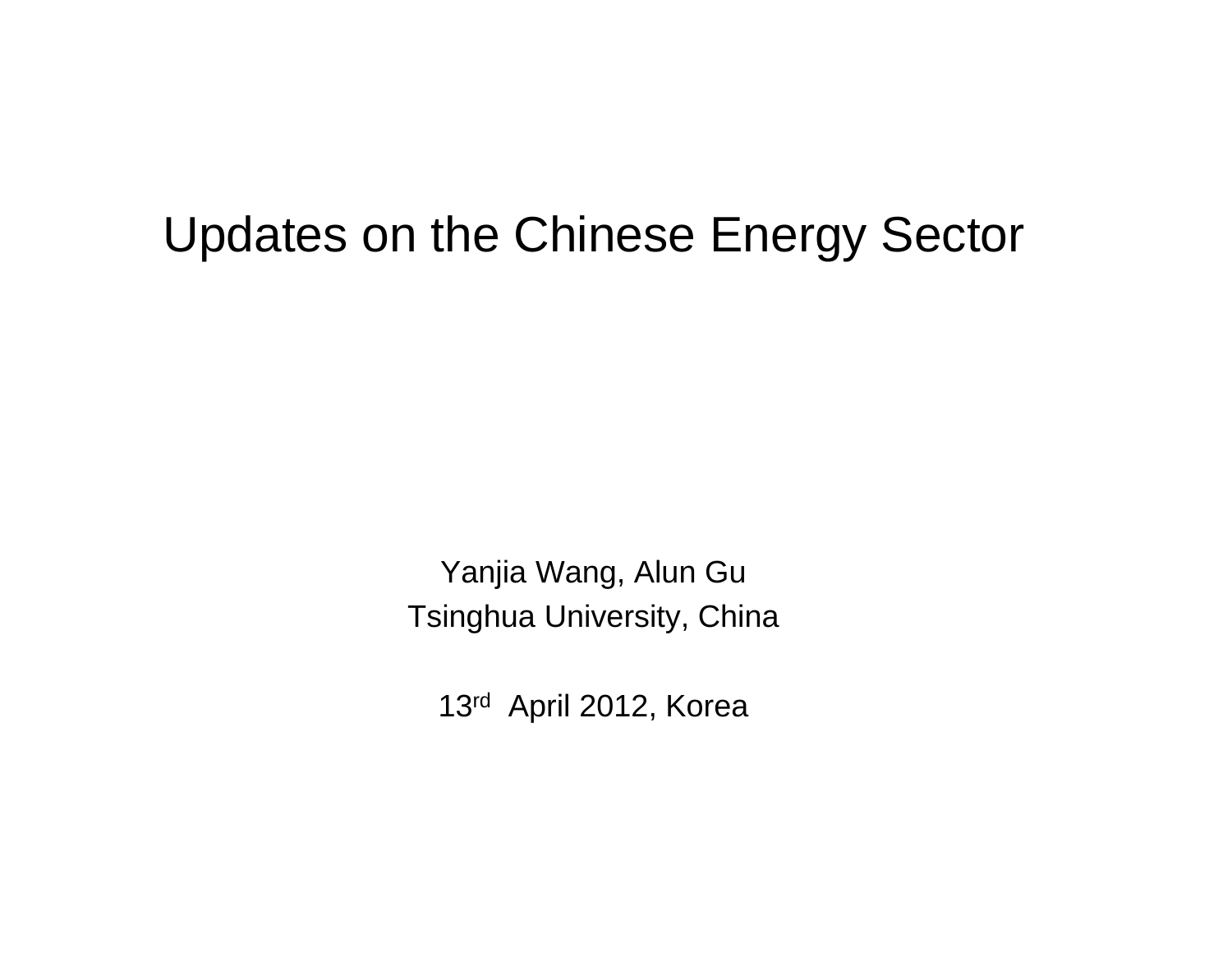## **Outlines**

- History of the Chinese energy sector and economy
- Recent development
- Policy changes in 2010-2011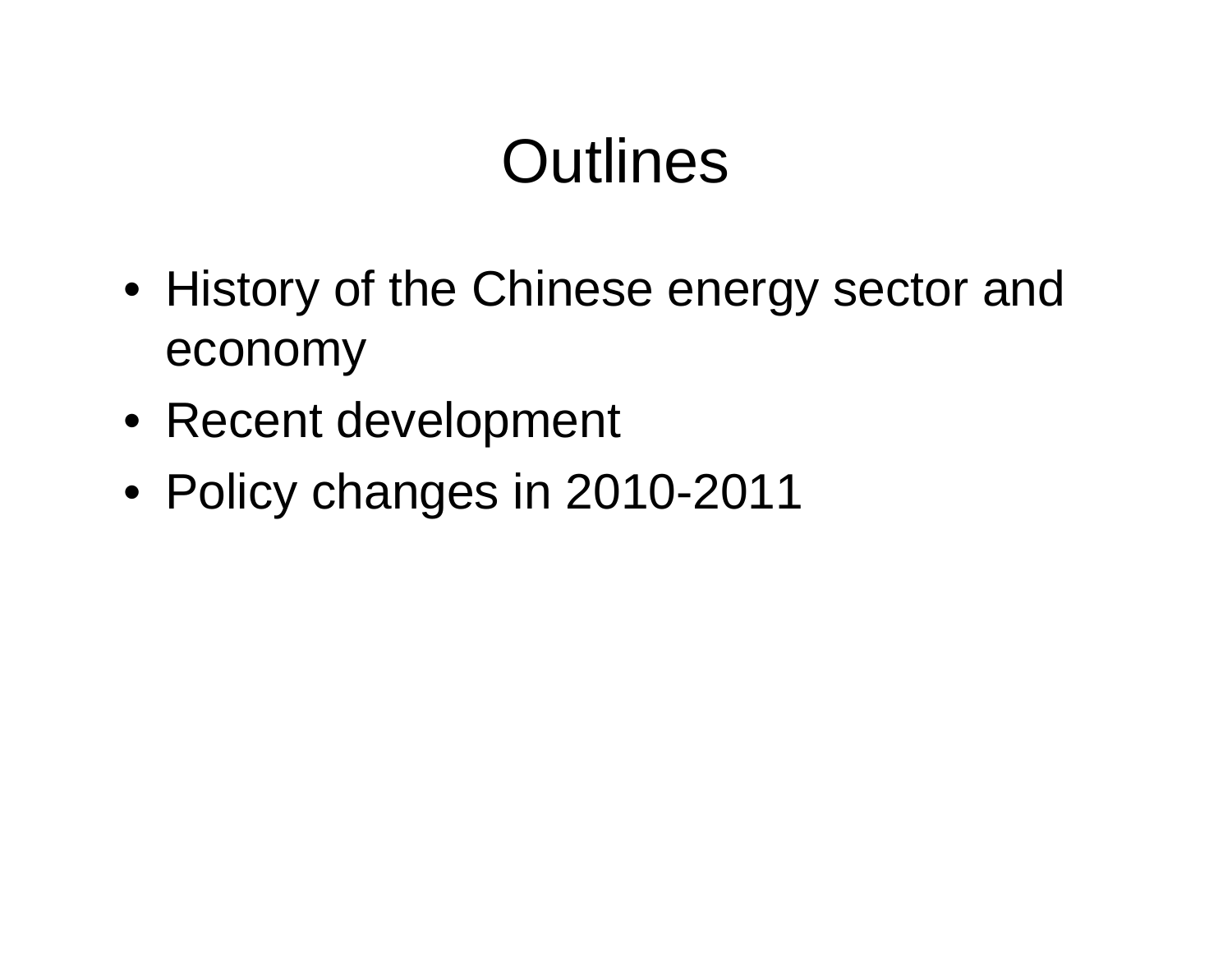Energy Production and Consumption (10k tce)

#### Production increased 3.5 times and consumption 4.3 times in the past three decades



Source: China Energy Statistical Yearbook 2011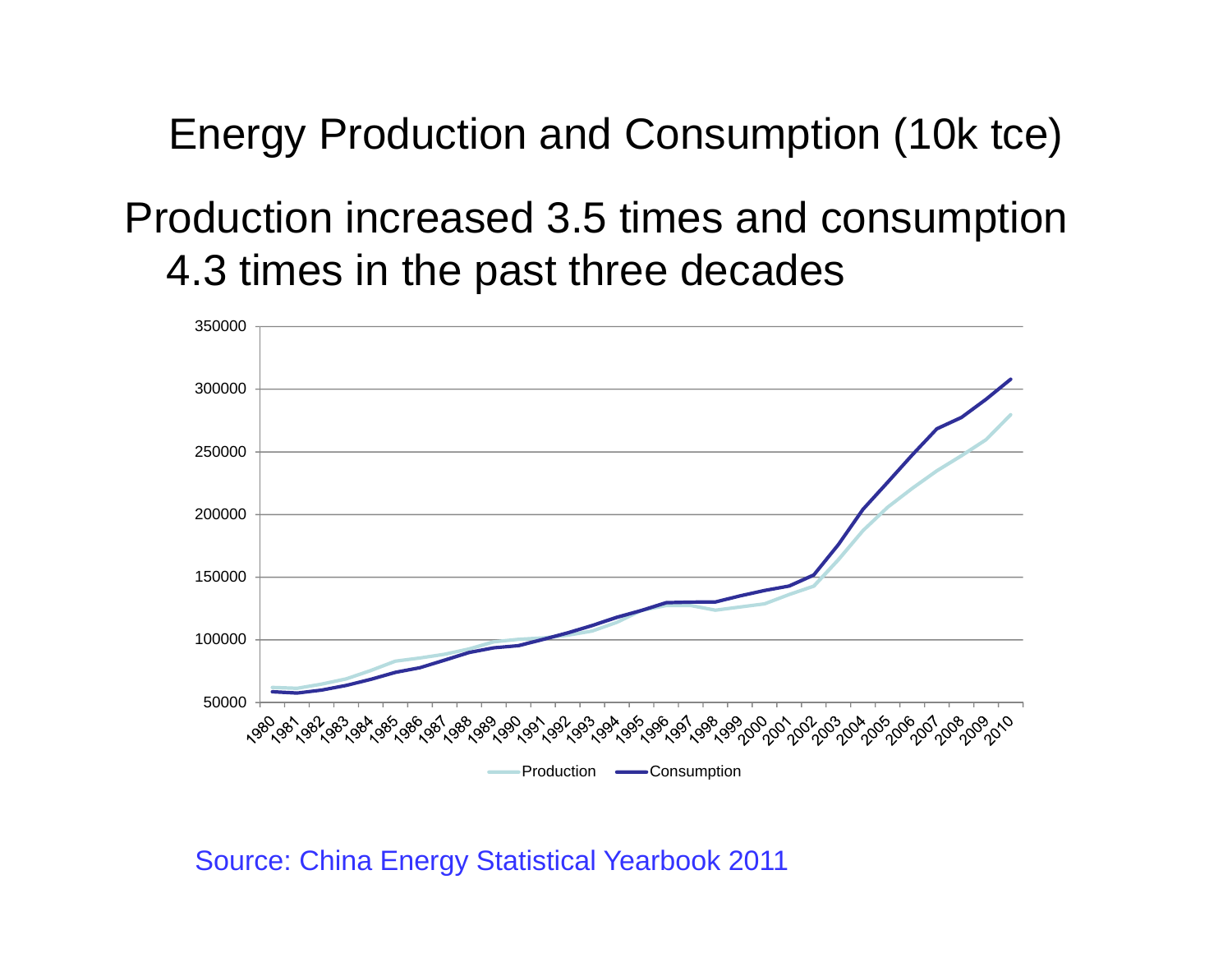#### Demand met mainly by coal



Primary energy mix: Coal: ~75%Oil: ~20% NG + Hydro + Nuclear: ~5%

Source: China Energy Statistical Yearbook 2011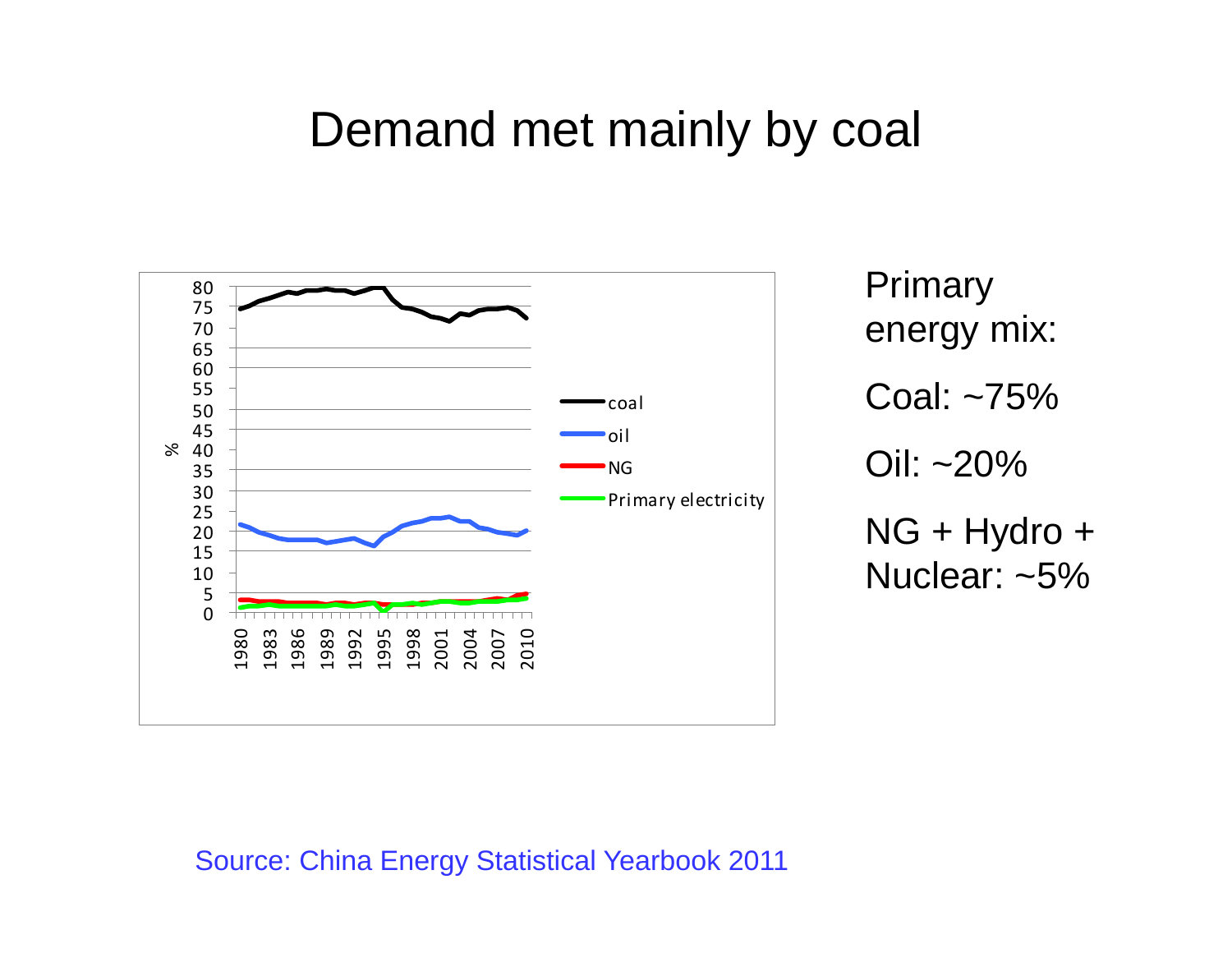### Energy self sufficiency is on the decline

Self sufficiency=Energy production/TPES



Source: China Energy Statistical Yearbook 2011 (calorific value calculation)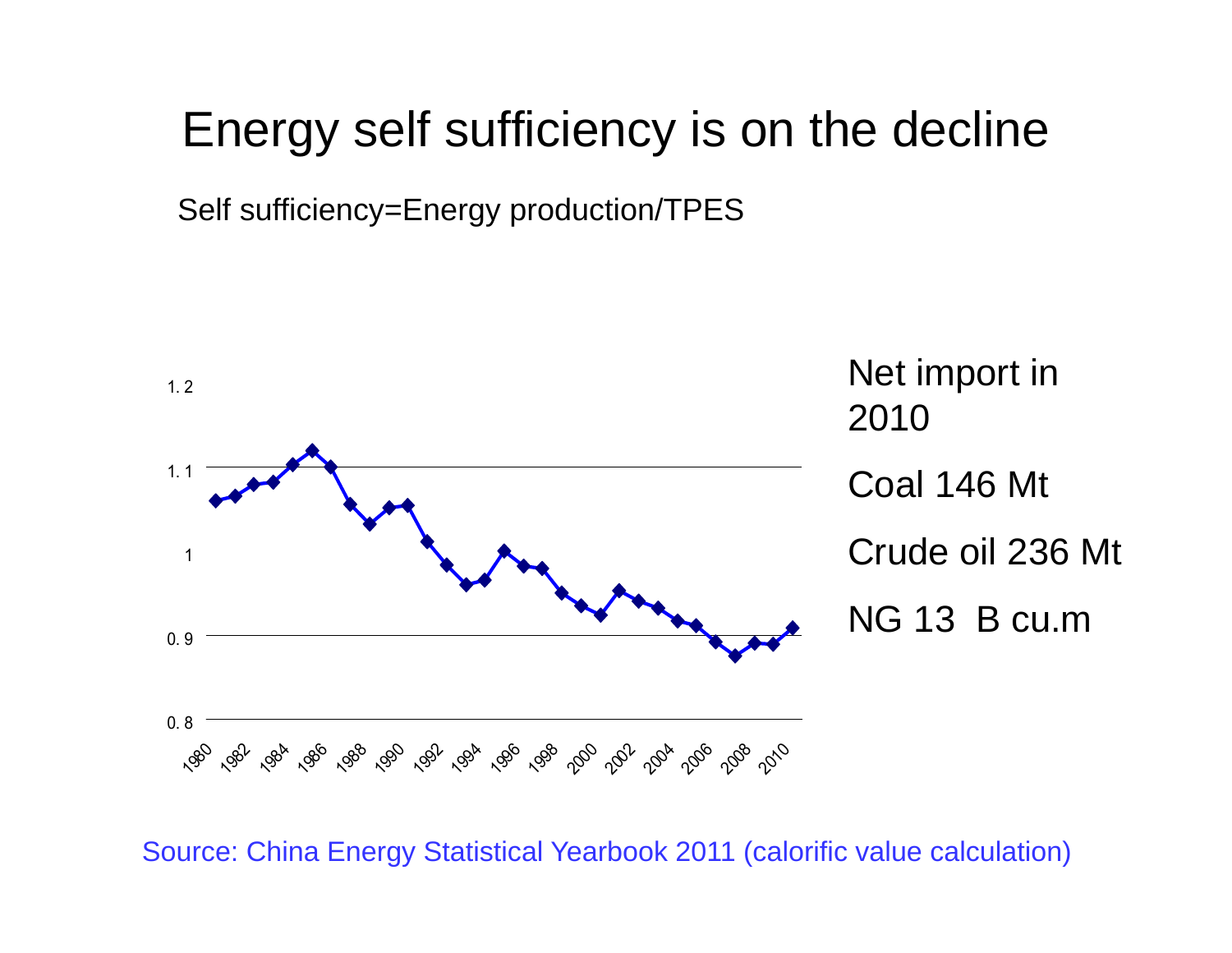# Energy investment



- •Fast growth in investment;
- •Local investment dominate;
- •Power generation takes a lager share;
- •Growth in coal sector.





Source: China Statistical Yearbook 2011, 2005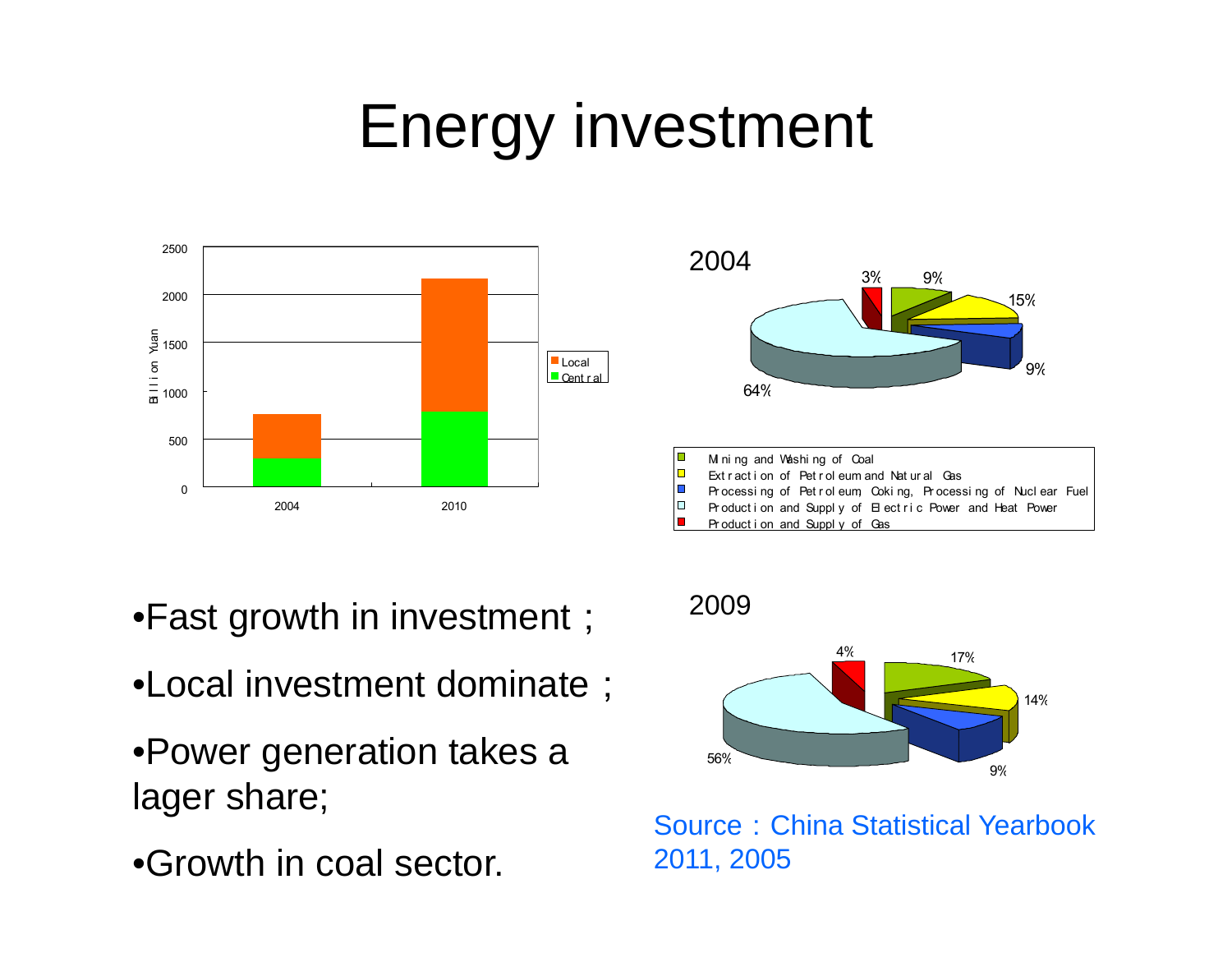Installed capacity of power generation over 1TW

China Electricity Council: Installed capacity will reach 1140GW with 30-40GW shortage in 2012.



Source: China Electric Power Yearbook (series year)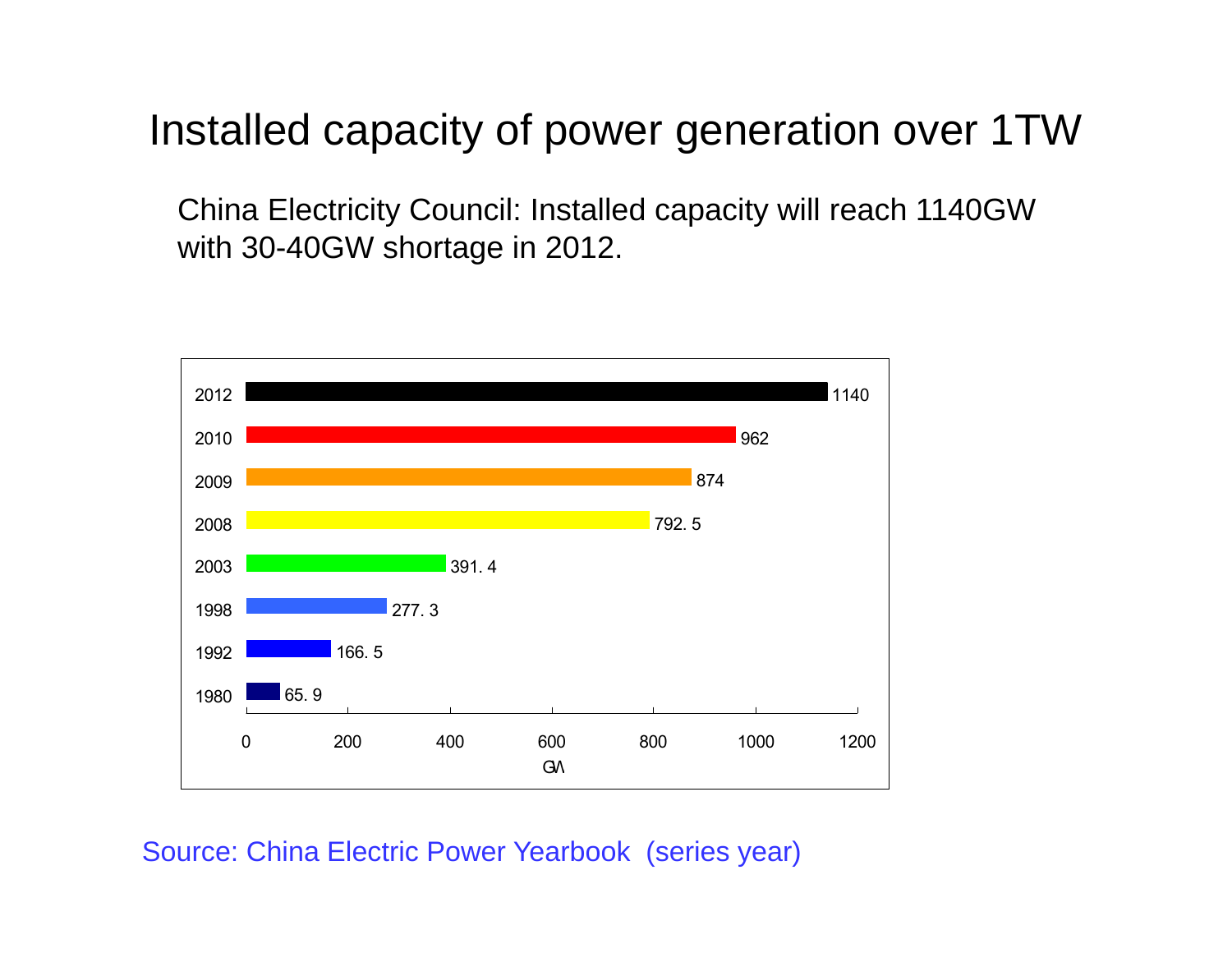## Key drivers of energy sector trends

0

- $\bullet$  Economic development: average annual GDP growth keep 10% in the past three decades
- $\bullet$  Urbanization: % of urban population exceeded 50% in 2010 for the first time
- • Efforts on EE: energy consumption would be triple without efficiency improvement and the state of the state of the state of the state of the state of the state of the state of the





1980 1985 1990 1995 2000 2005 2010

Source:China Statistical Yearbook 2011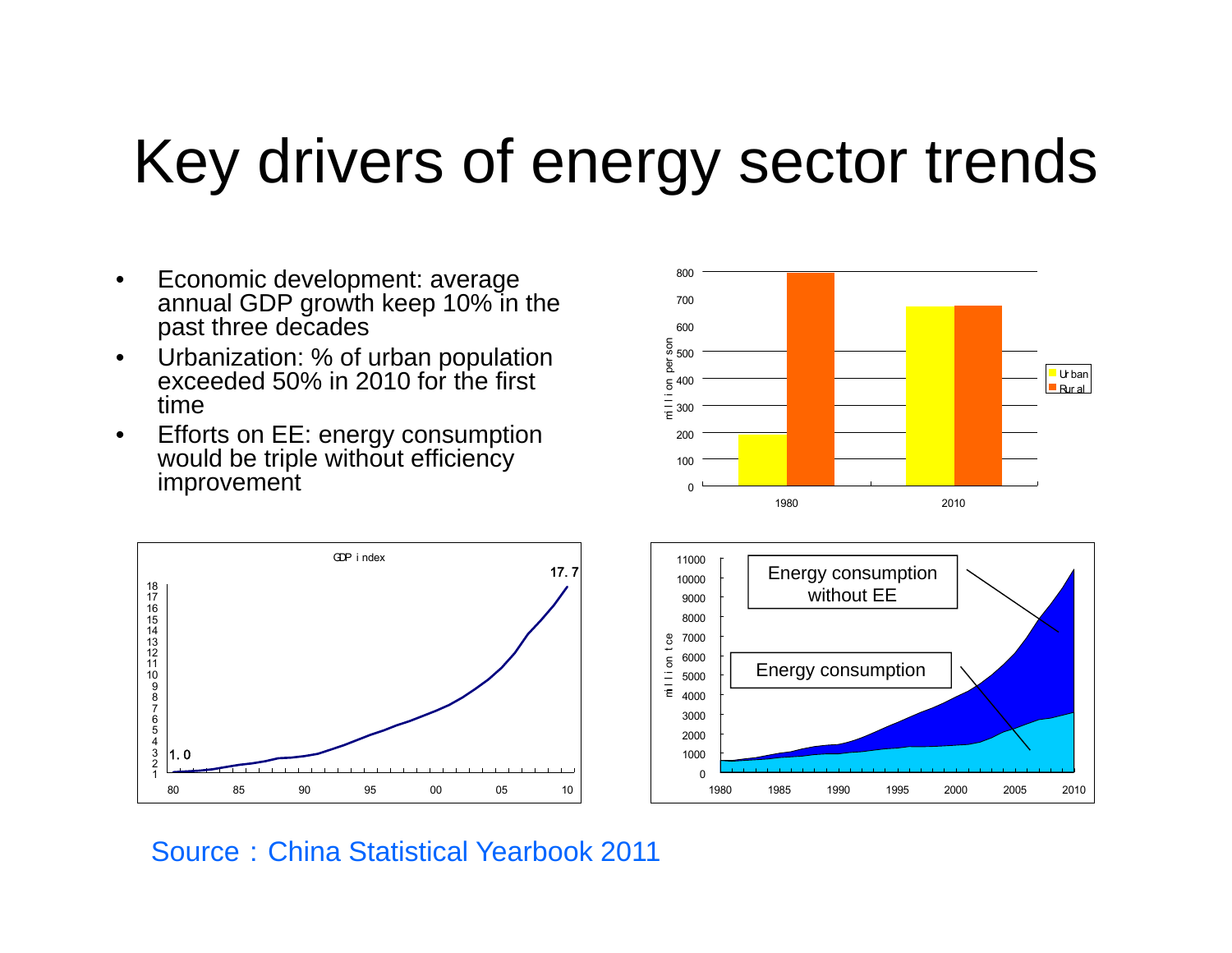# Energy production growth

Steadily growing in coal; slow down growing in crude oil, NG & electricity generation; keep strong growing in thermal power and nuclear power; dry weather made hydropower generation decline in 2011.



Source: China Energy Statistical Yearbook 2011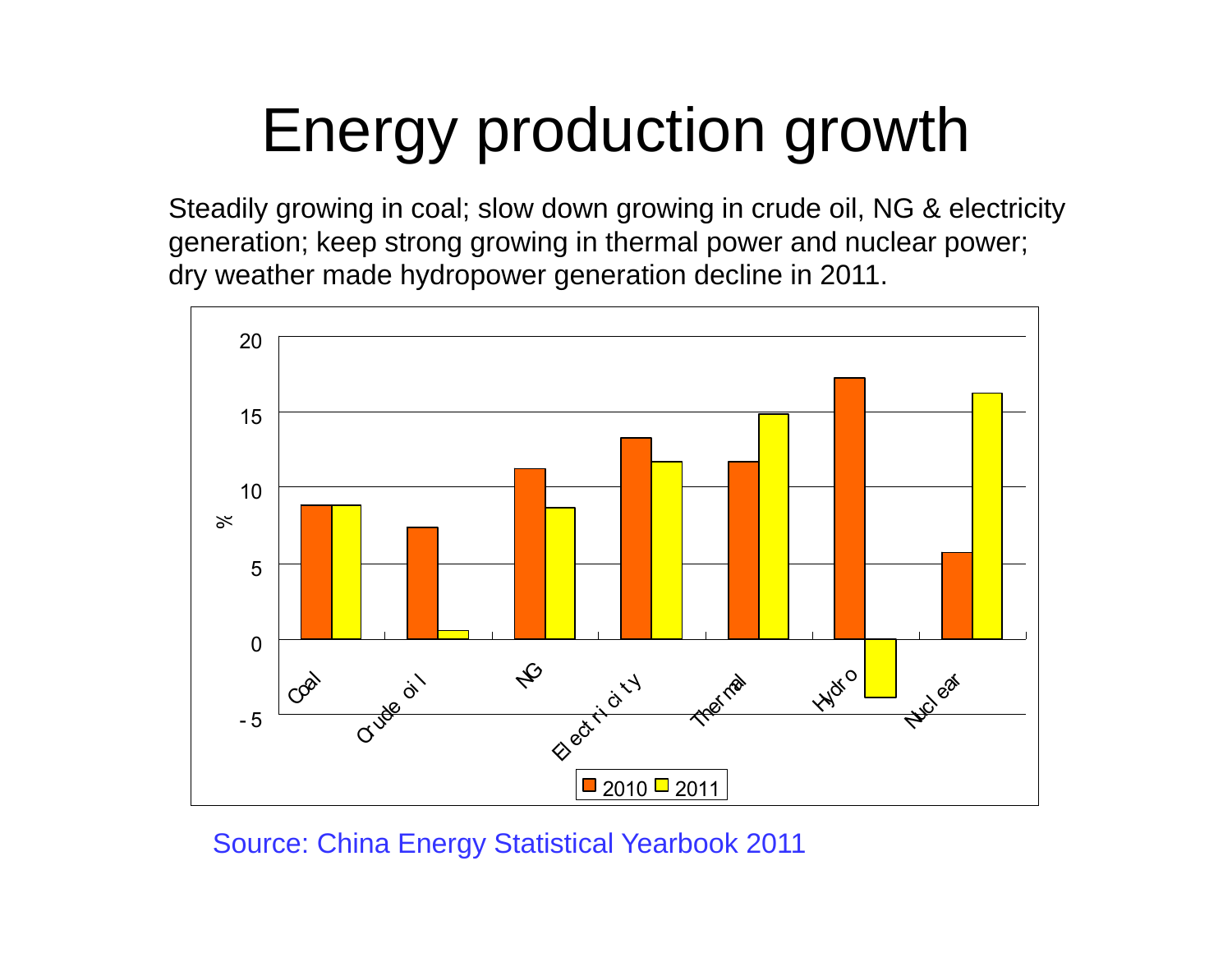# Energy consumption

Consumption increased 6% in 2010 with modest changes in consumption structure and manufacturing sector dominated



Source: China Energy Statistical Yearbook 2011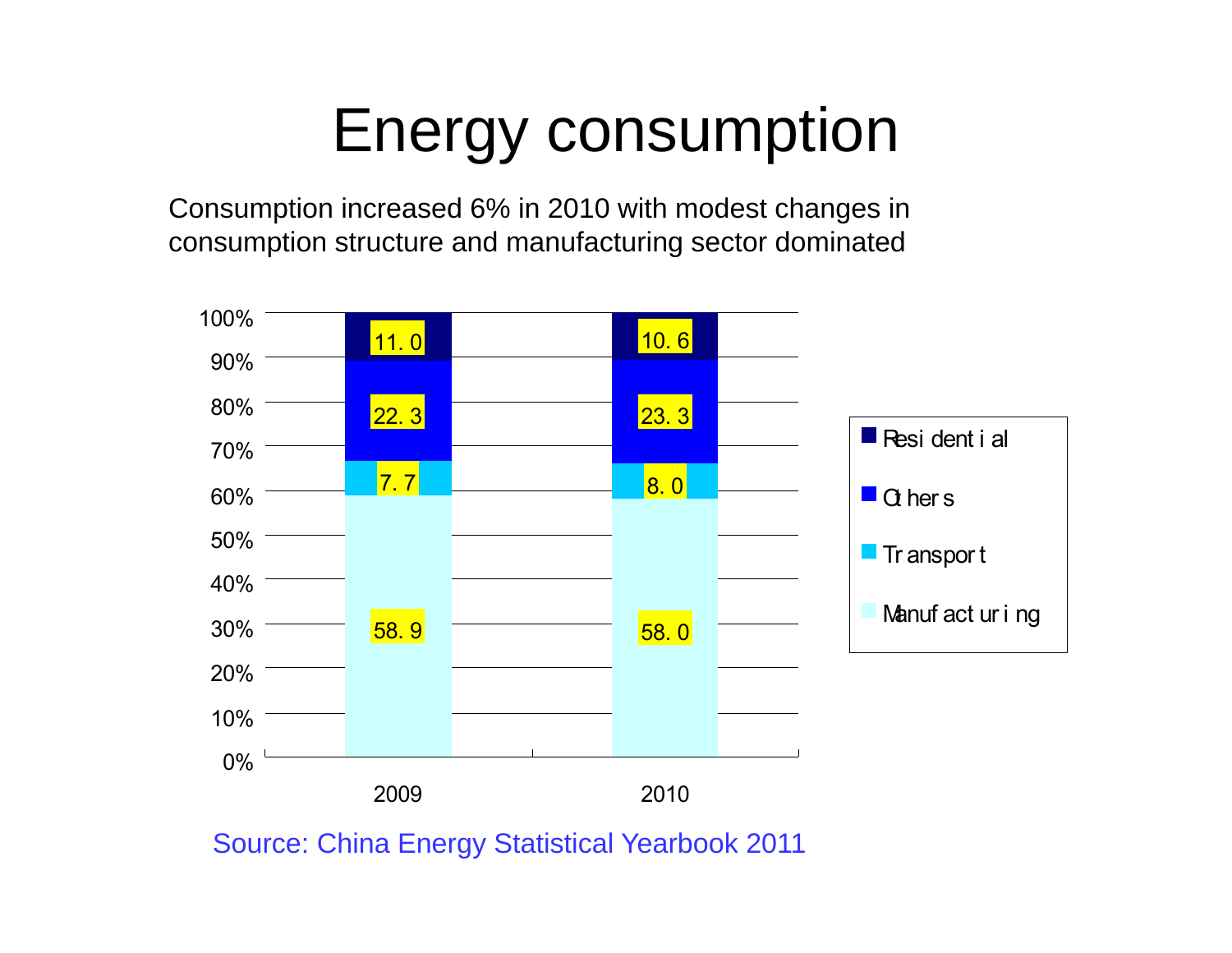## 2010 & 2011: reviewing and planning

Review 11th FYP (2006-2010)implementation

- • Energy intensity of GDP (20% target vs. 19.2% achieved)
- • Proposed nuclear power projects and safety issues (no big impact from Fukushima nuclear accidents)
- Efforts on EE
	- 1. Structure change– Development of hi-tech industry;
	- 2. Small Plant Closures;
	- 3. Top 1,000 enterprises program;
	- 4. Implement EE standards and minimum requirement for production capacity expanding;
	- 5. High tariff to low efficient plants
	- 6. Key EE program;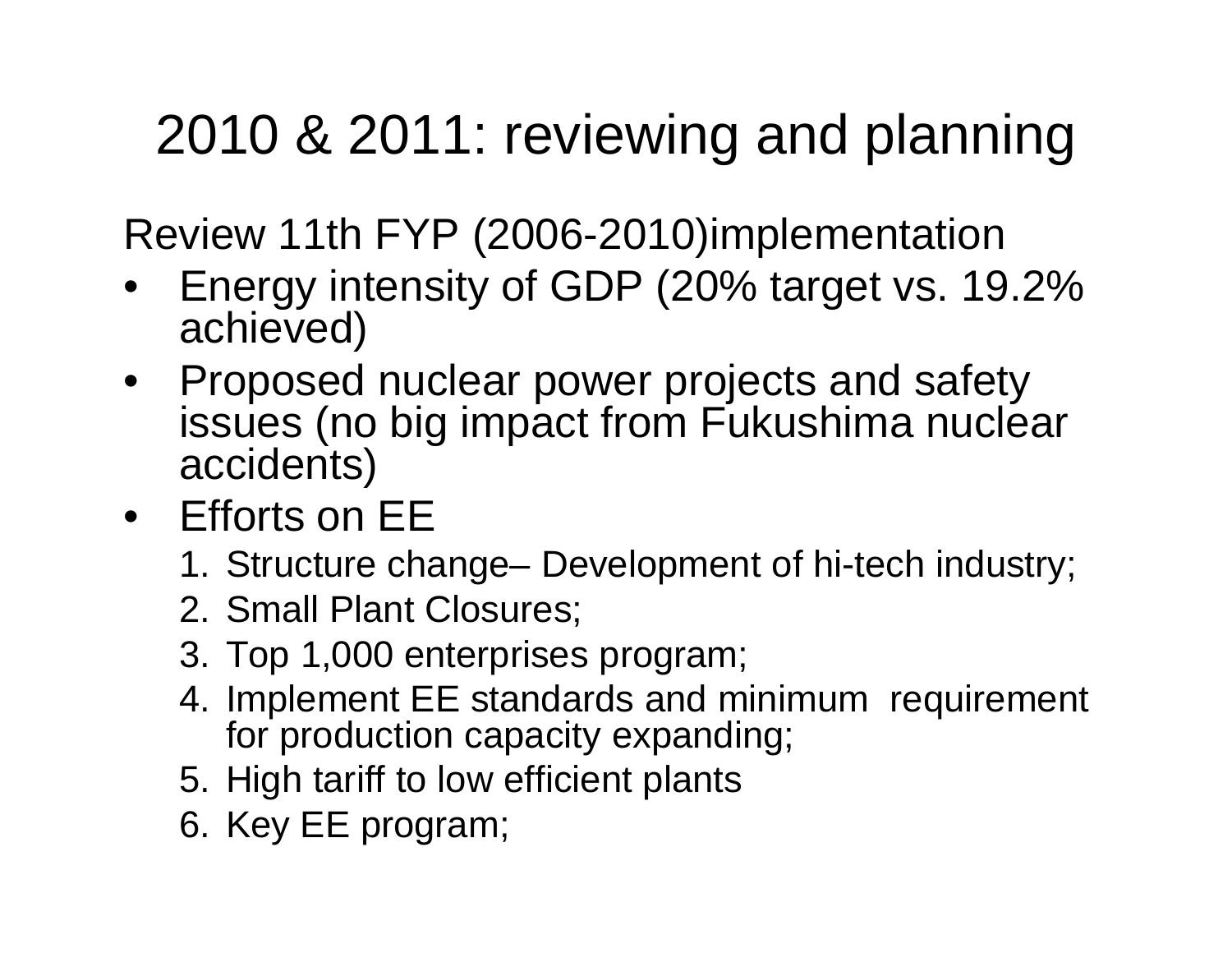## 2010 & 2011: reviewing and planning

Make 12<sup>th</sup> FYP (2011-2015)

- • Average annual GDP growth by 7% and GDP structure change
- • Control total energy consumption at a reasonable level (4.1 billion tce in 2015?)
- $\bullet$  Non-fossil energy accounts for 11.4% of total energy consumption
- $\bullet$  Energy intensity of GDP decreases by 16% or carbon intensity of GDP decreases by 17%
	- 1. Industrial EE plan (saving 670 Mtce)
	- 2. Top 10,000 enterprises low carbon action plan
	- 3. Shale gas development plan (resource survey oriented)
	- 4. Coal industry development plan (3.9 billion tons of production ceiling )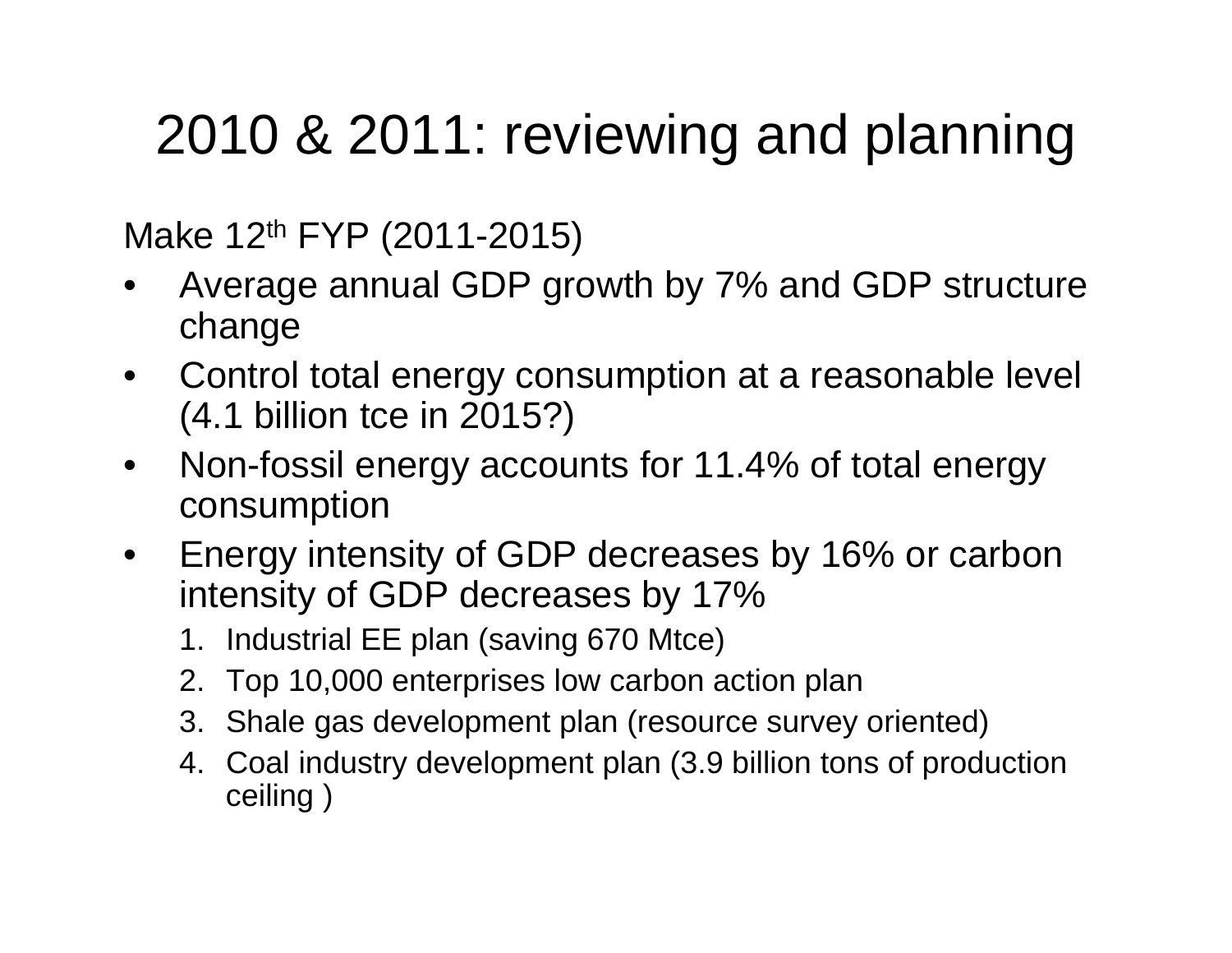# **Highlights**

- 1. Lower expectation of GDP growth
- 2. Consumption cap
- 3. Continual structure change (11th FYP: failure, 12<sup>th</sup> FYP: uncertain)

For achieving the uninfluenced carbon intensity decline 45% target by 2020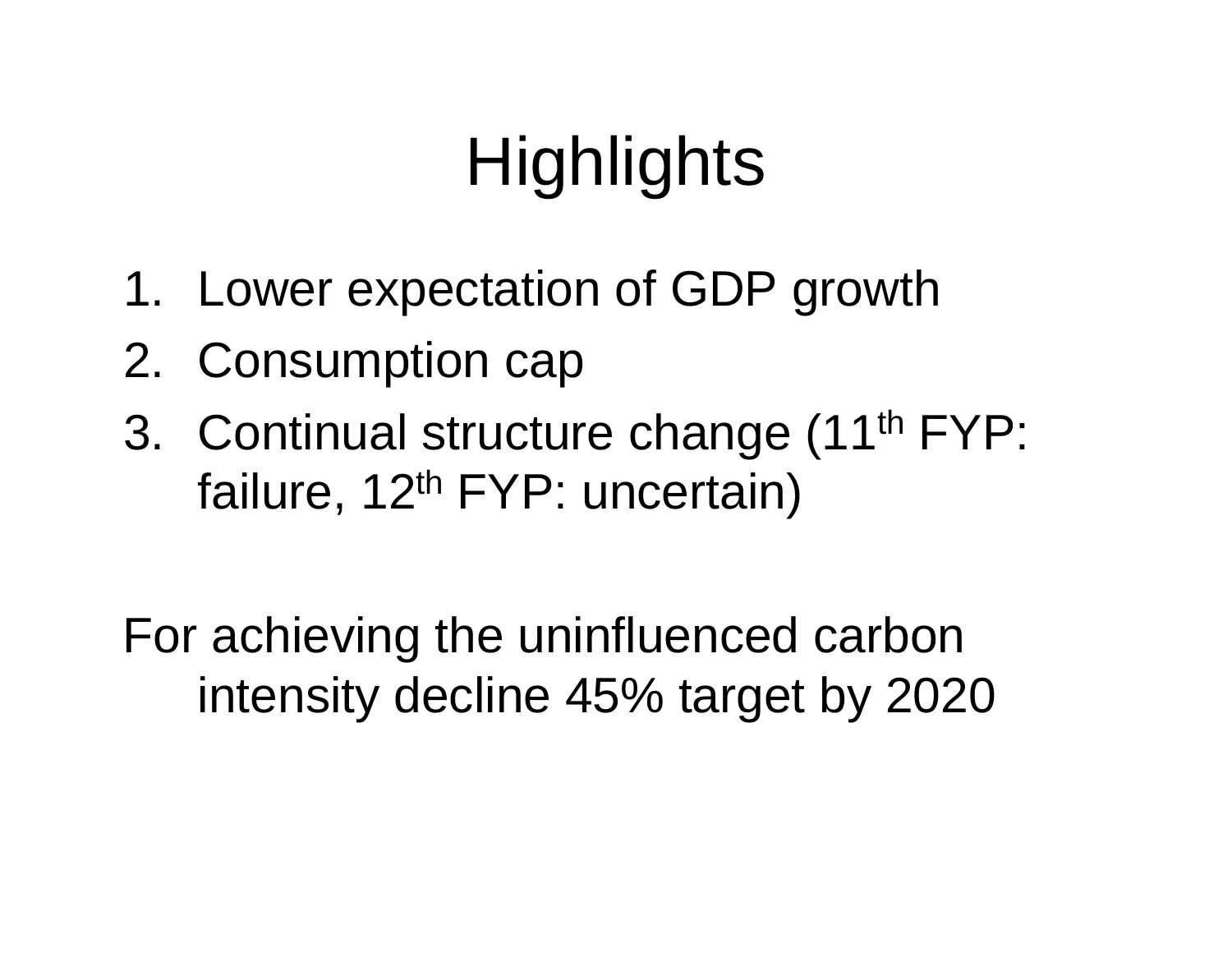## Modest changes in macro structure of GDP in 11<sup>th</sup> FYP

Secondary industry played growing roles.



Primary **B** Secondary **Primary** 

Source: China Statistical Yearbook 2011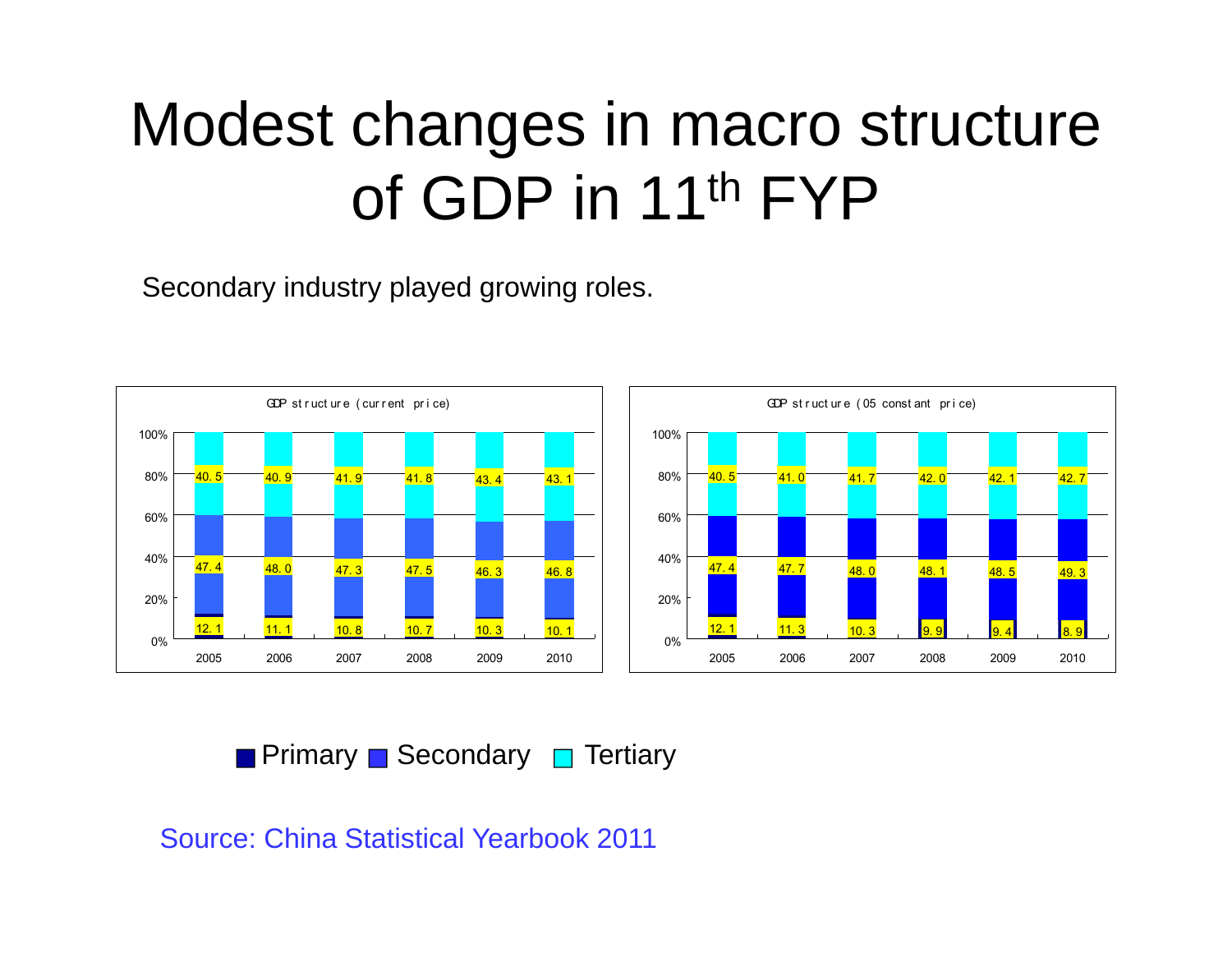# Future energy demand?

- Many projections/scenarios
- Based on large amount of assumptions
- Estimated/run by various models
- Heavily relay on successful in changing economic structure change and slowing GDP growth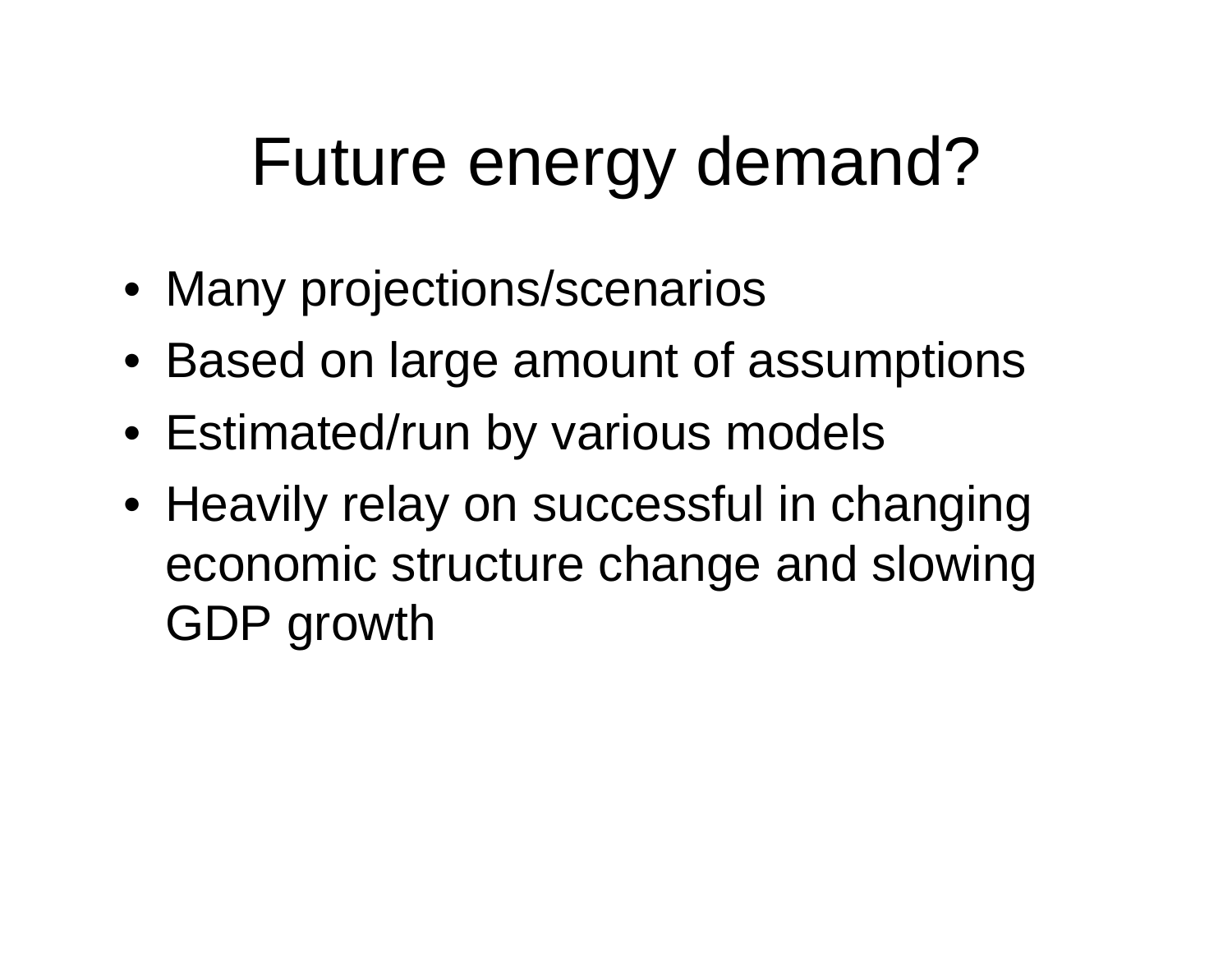# Power industry (2005-baseyear)

| 2005           | <b>Installed Capacity</b> |               | Generation |               |
|----------------|---------------------------|---------------|------------|---------------|
|                | <b>GW</b>                 | $\frac{0}{0}$ | TWh        | $\frac{0}{0}$ |
| Hydro          | 117.39                    | 22.68         | 401        | 16.2          |
| Thermal        | 391.37                    | 75.63         | 2018       | 81.55         |
| <b>Nuclear</b> | 6.84                      | 1.32          | 52.3       | 2.11          |
| Wind & others  | 1.88                      | 0.36          | 3.4        | 0.14          |
| <b>Total</b>   | 517.48                    | 100           | 2474.7     | 100           |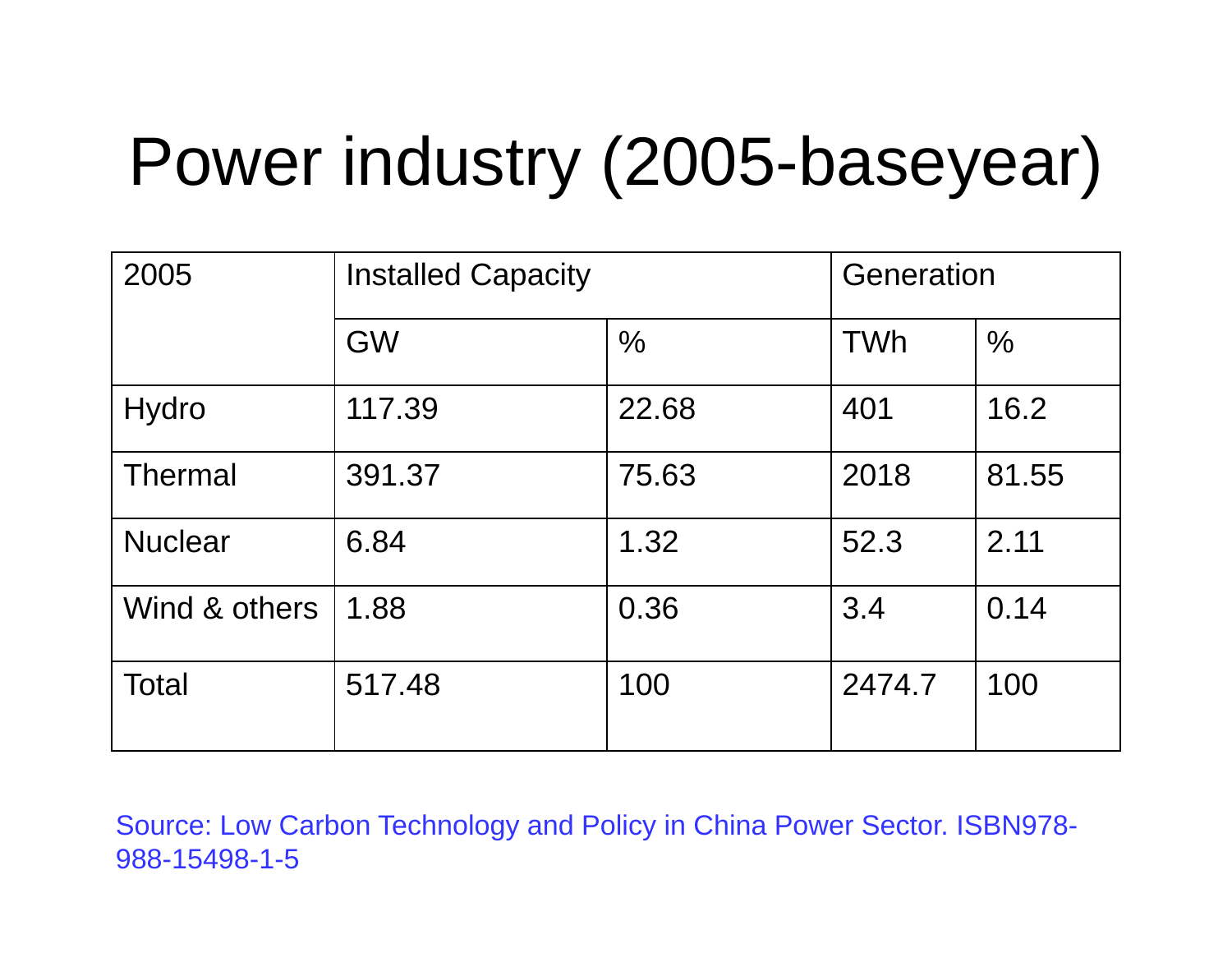# Power generation cost (2005)

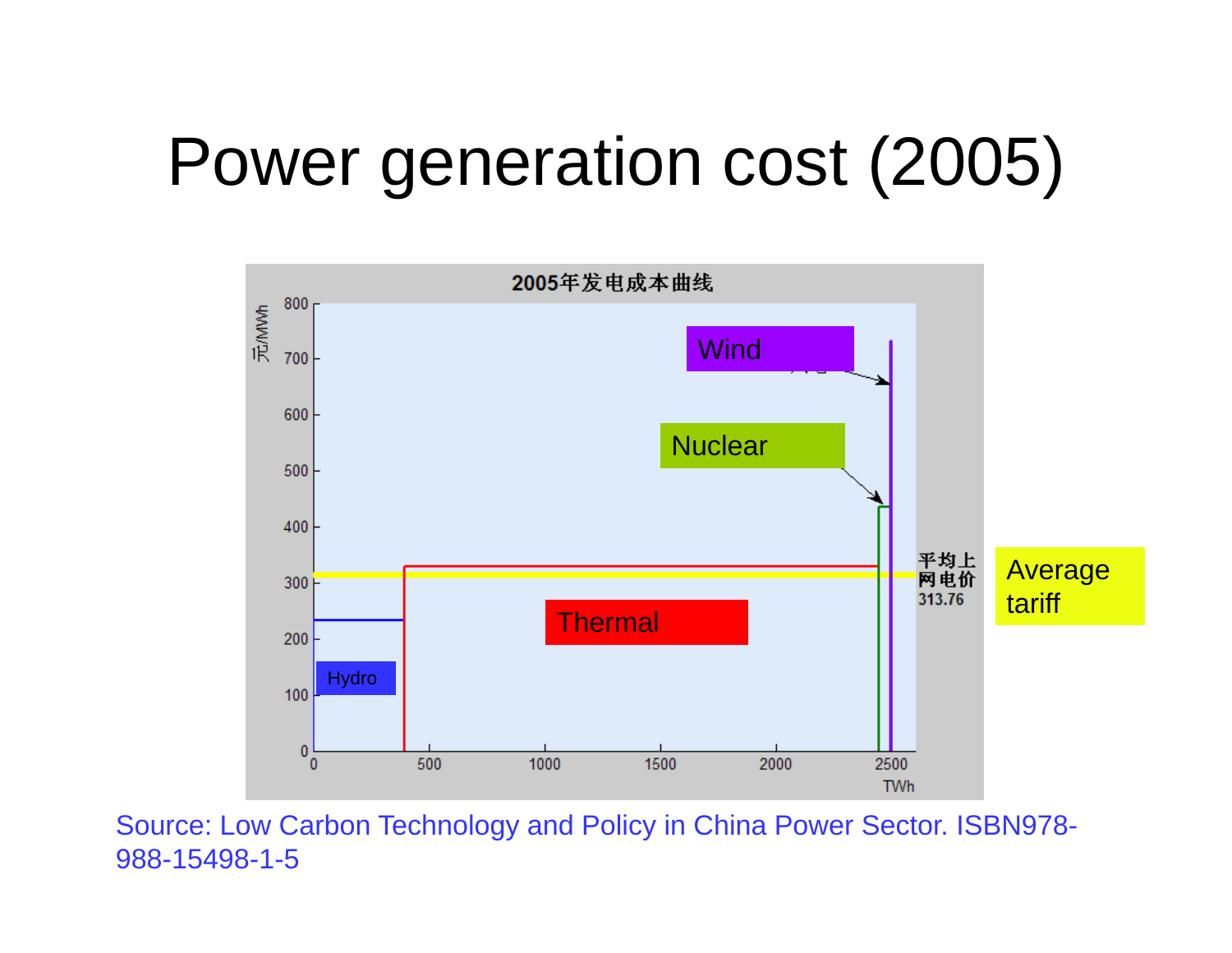# Carbon intensity of power generation (2005)

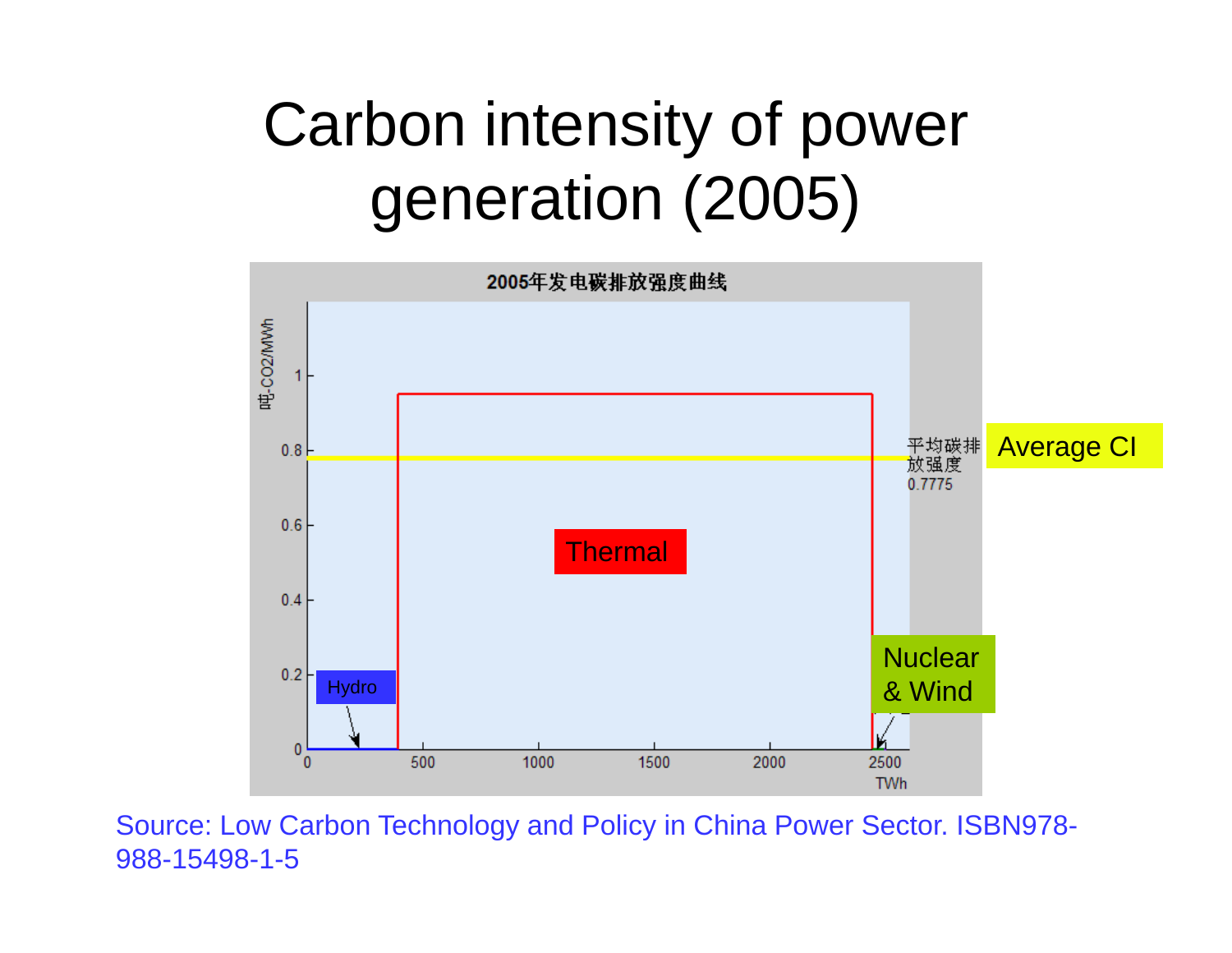# Electricity in 2020

- Final consumption: 7500TWh
- •Consider transmission loses: 8021.4TWh
- $\bullet$ Clear targets of non-fossil generation for 2020
- •Other demands met by fossil (NG first and then coal)

| <b>GW</b>      | <b>BAU</b><br>scenario | Low-carbon<br>scenario |
|----------------|------------------------|------------------------|
| <b>Nuclear</b> | 60                     | 78                     |
| Hydro          | 300                    | 300                    |
| Wind           | 30                     | 150                    |
| <b>Biomass</b> | 30                     | 30                     |
| <b>PV</b>      | 18                     | 20                     |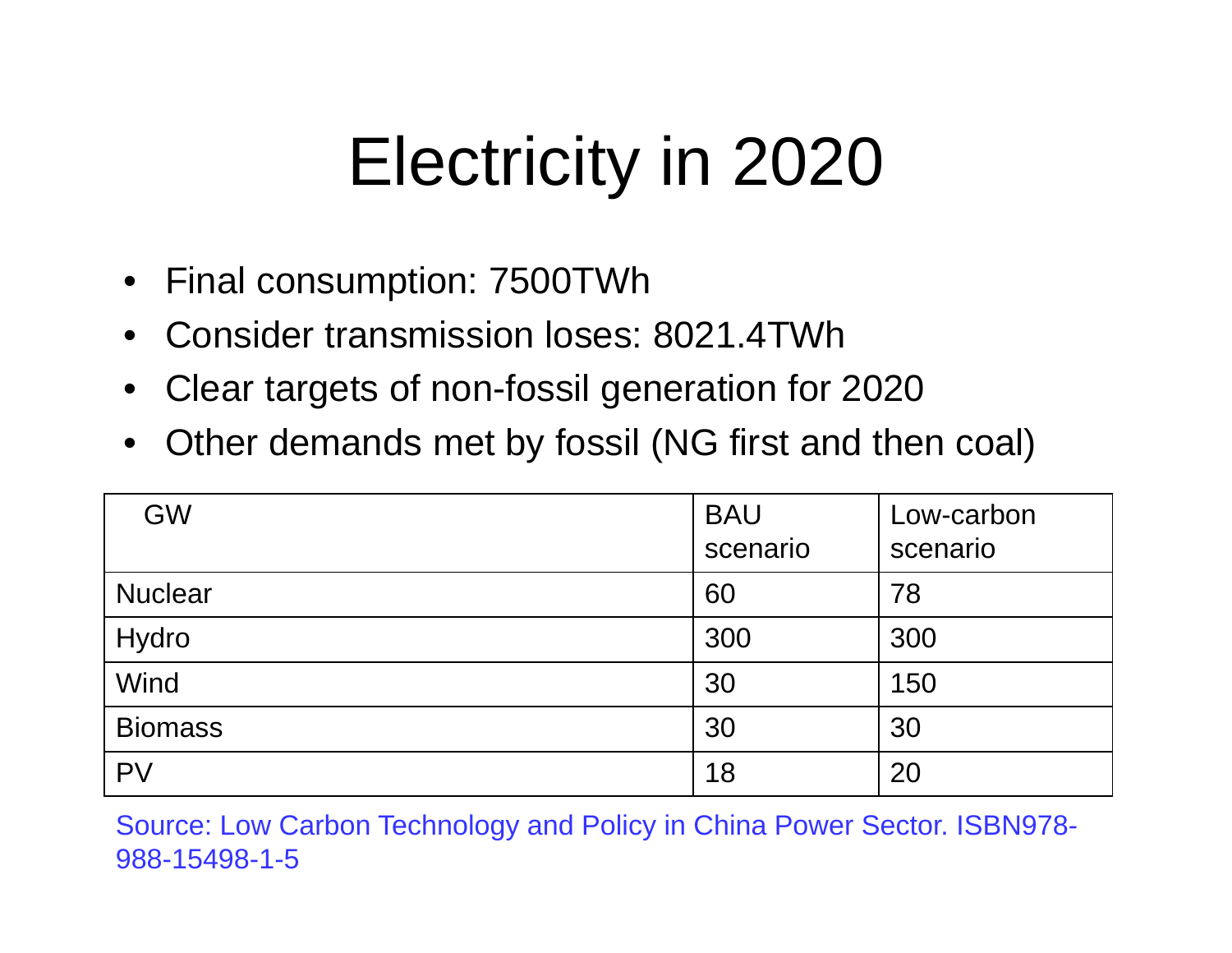### Installed capacity in 2020 (BAU scenario)

|                | <b>Installed Capacity</b><br>(GW) | Availability<br>(hours) | <b>Sale</b><br>(TWh) |
|----------------|-----------------------------------|-------------------------|----------------------|
| <b>Nuclear</b> | 60                                | 7800                    | 436.18               |
| <b>Hydro</b>   | 300                               | 3600                    | 1063.8               |
| Wind           | 30                                | 2000                    | 59.52                |
| <b>Biomass</b> | 30                                | 4000                    | 98.64                |
| <b>PV</b>      | 18                                | 1500                    | 2.6784               |
| Non-fossil sum | 42.2                              |                         | 1660.8               |
| Demand         |                                   |                         | 8021.4               |
| <b>Thermal</b> |                                   |                         | 6360.6               |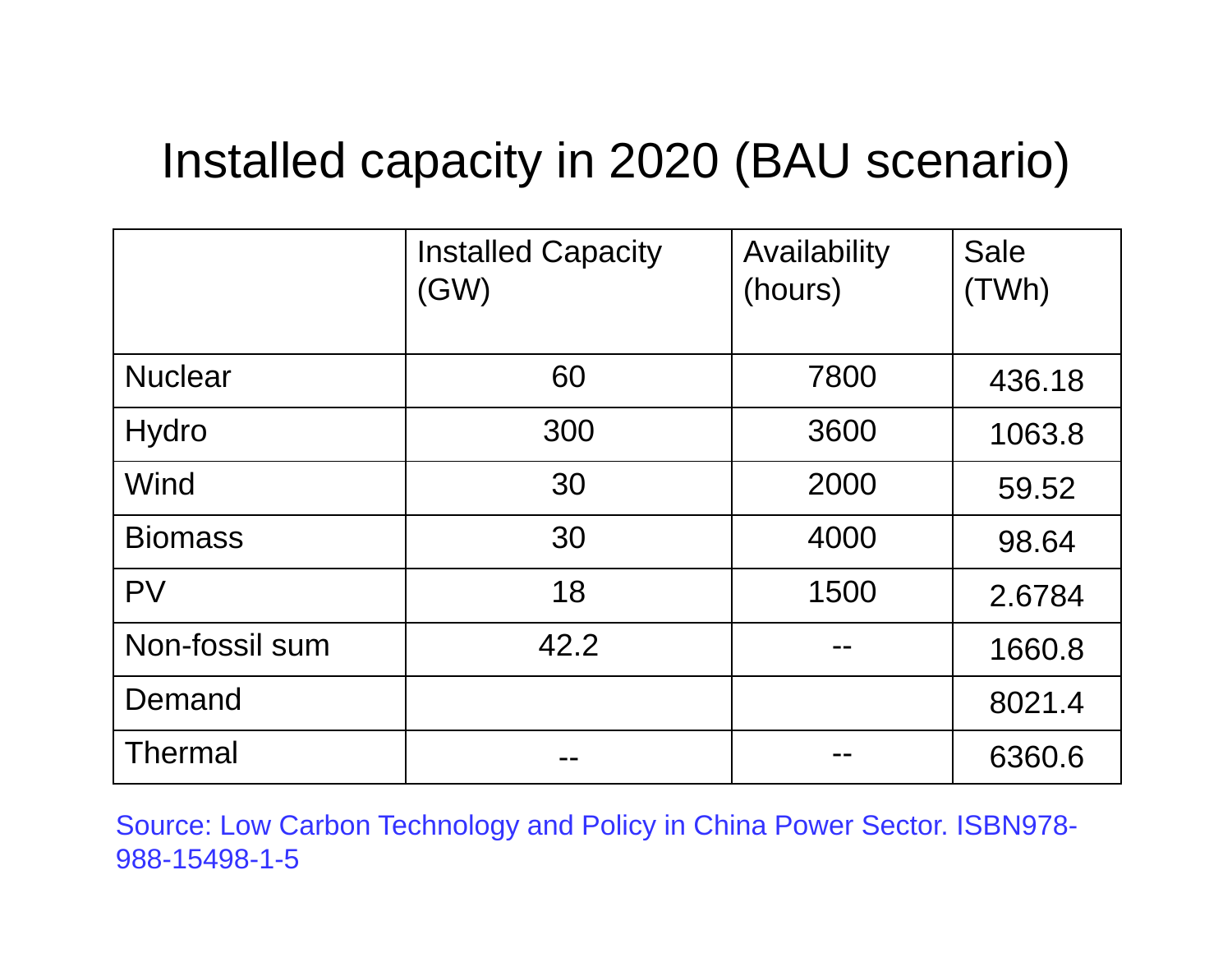#### Thermal power plant in 2020 (BAU Scenario)

| Generator<br>type            | Unit | <b>Installed Capacity</b><br>(GW) | Generation<br>(TWh) | <b>Sale</b><br>(TWh) |
|------------------------------|------|-----------------------------------|---------------------|----------------------|
| 300MW-<br><b>Subcritical</b> | 300  | 90                                | 477                 | 443.6                |
| 600MW-SC                     | 420  | 252                               | 1335.6              | 1251.5               |
| 1000MW-SC                    | 420  | 420                               | 2226                | 2110.2               |
| 1000MW-<br><b>USC</b>        | 450  | 450                               | 2385                | 2261                 |
| 300MW-NG                     | 190  | 57                                | 302.1               | 296.1                |
| <b>Total</b>                 | 1780 | 1269                              | 6725.7              | 6363.4               |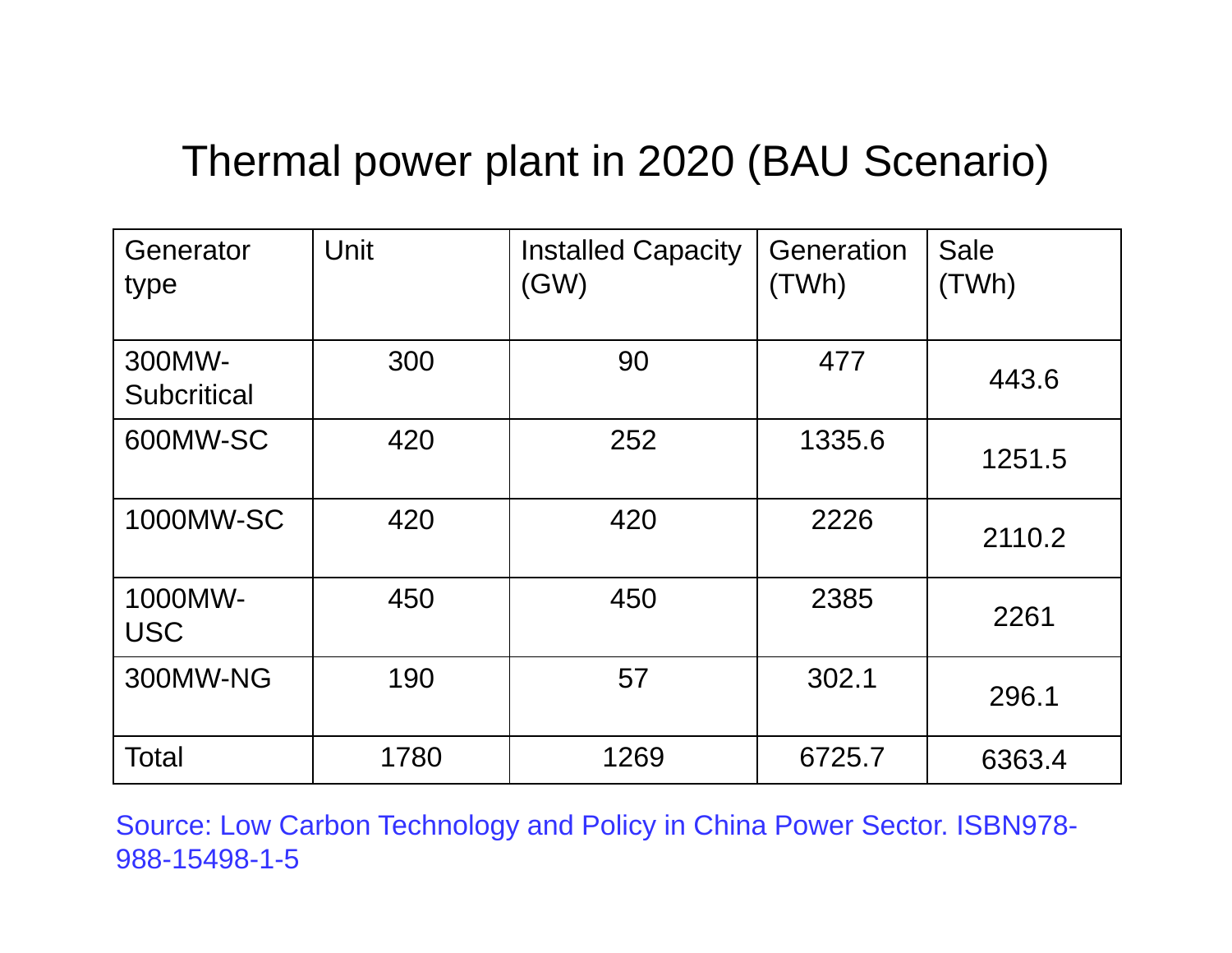### Power sector in 2020 (BAU scenario)

| <b>Generator</b>      | <b>Installed capacity</b> |      | <b>Generation</b> |                | <b>Sale</b> |             |
|-----------------------|---------------------------|------|-------------------|----------------|-------------|-------------|
|                       | <b>GW</b>                 | %    | TWh               | $\%$           | <b>TWh</b>  | %           |
| <b>Hydro</b>          | 300                       | 17.7 | 1080              | 1.5            | 1063.8      | 13.3        |
| <b>Nuclear</b>        | 60                        | 3.5  | 468               | 6.8            | 436.18      | 5.4         |
| <b>Wind</b>           | 30                        | 1.8  | 60                | 0.8            | 59.52       | 0.7         |
| <b>Biomass</b>        | 30                        | 1.8  | 120               | 17.8           | 98.64       | 1.2         |
| <b>PV</b>             | $\overline{2}$            | 0.1  | 2.7               | 0.8            | 2.68        | $\mathbf 0$ |
| 300MW-Subcritical     | 90                        | 5.3  | 477               | $\overline{7}$ | 443.61      | 5.5         |
| 600MW-SC              | 252                       | 14.9 | 1335.6            | 6.3            | 1251.5      | 15.6        |
| <b>1000MW-SC</b>      | 420                       | 24.8 | 2226              | 5.2            | 2110.3      | 26.3        |
| <b>1000MW-USC</b>     | 450                       | 26.6 | 2385              | 5.2            | 2261        | 28.2        |
| <b>300MW-NG</b>       | 57                        | 3.4  | 302.1             | $\overline{2}$ | 296.06      | 3.7         |
| <b>Non-fossil sum</b> | 422                       | 24.9 | 1730.7            | 20.5           | 1660.8      | 20.7        |
| <b>Thermal</b>        | 1269                      | 75.1 | 6725.7            | 79.5           | 6362.4      | 79.3        |
| <b>Total</b>          | 1691                      | 100  | 8456.4            | 100            | 8023.2      | 100         |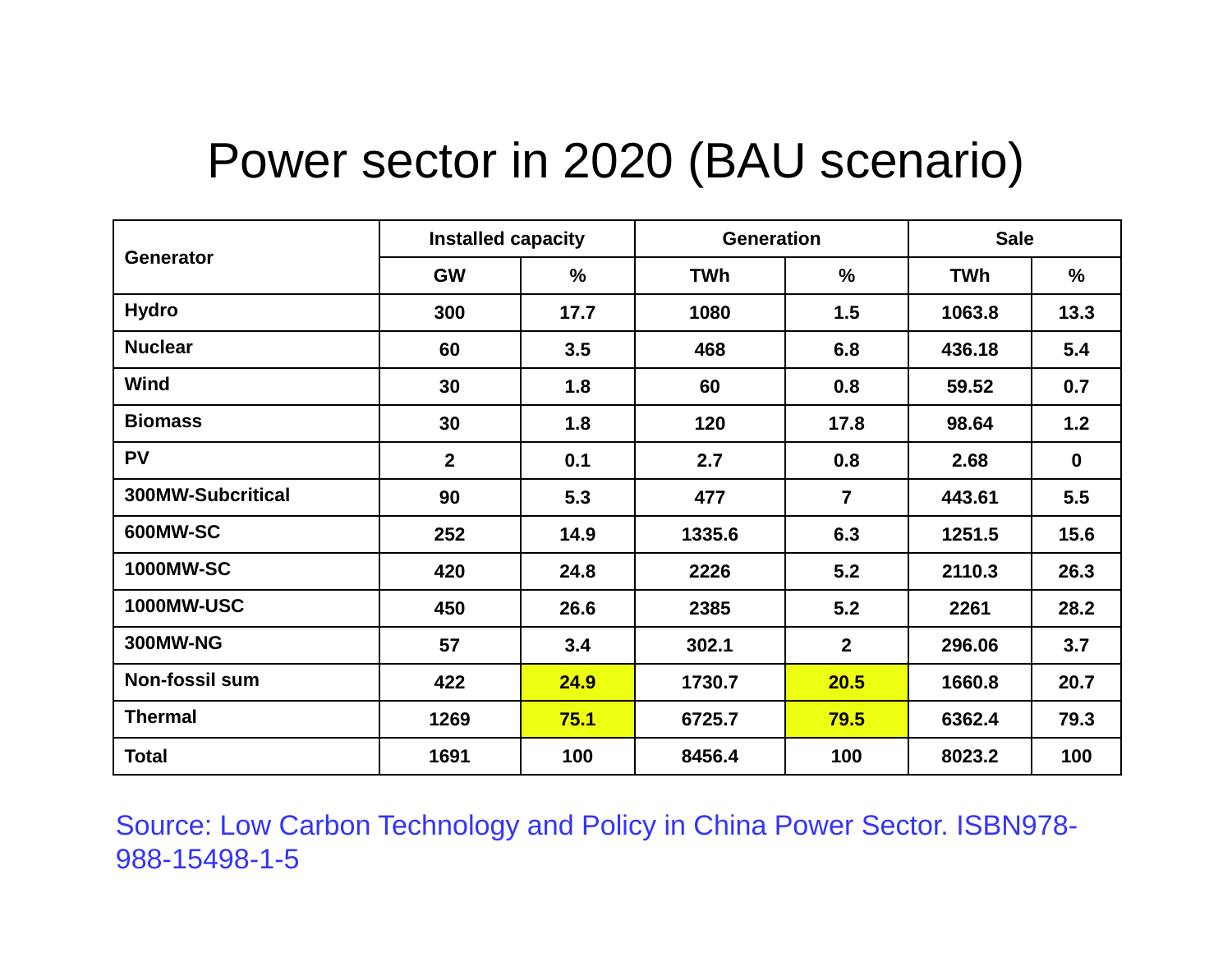## Electricity supply cost (2020 BAU)

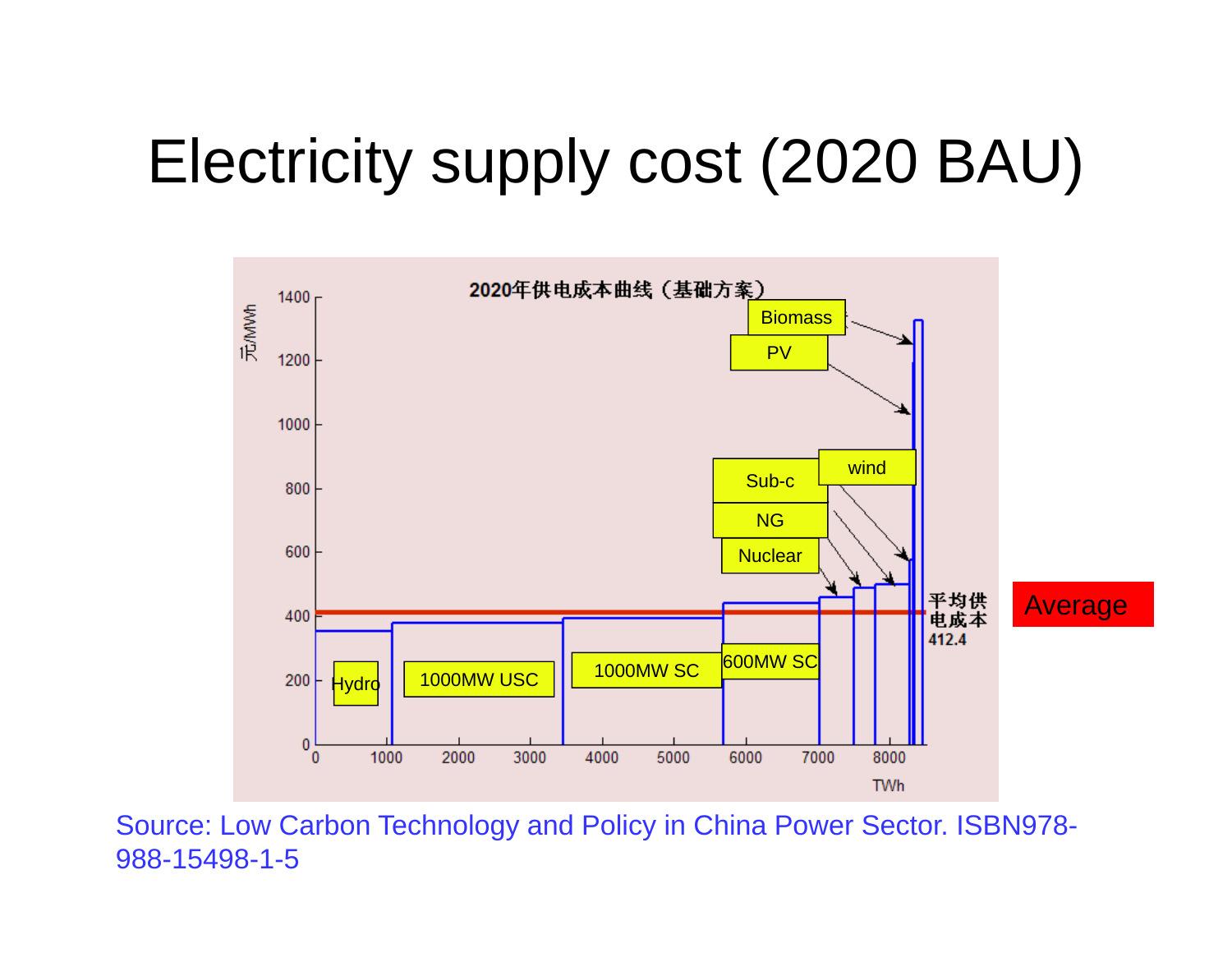## CI of electricity supply (2020 BAU)